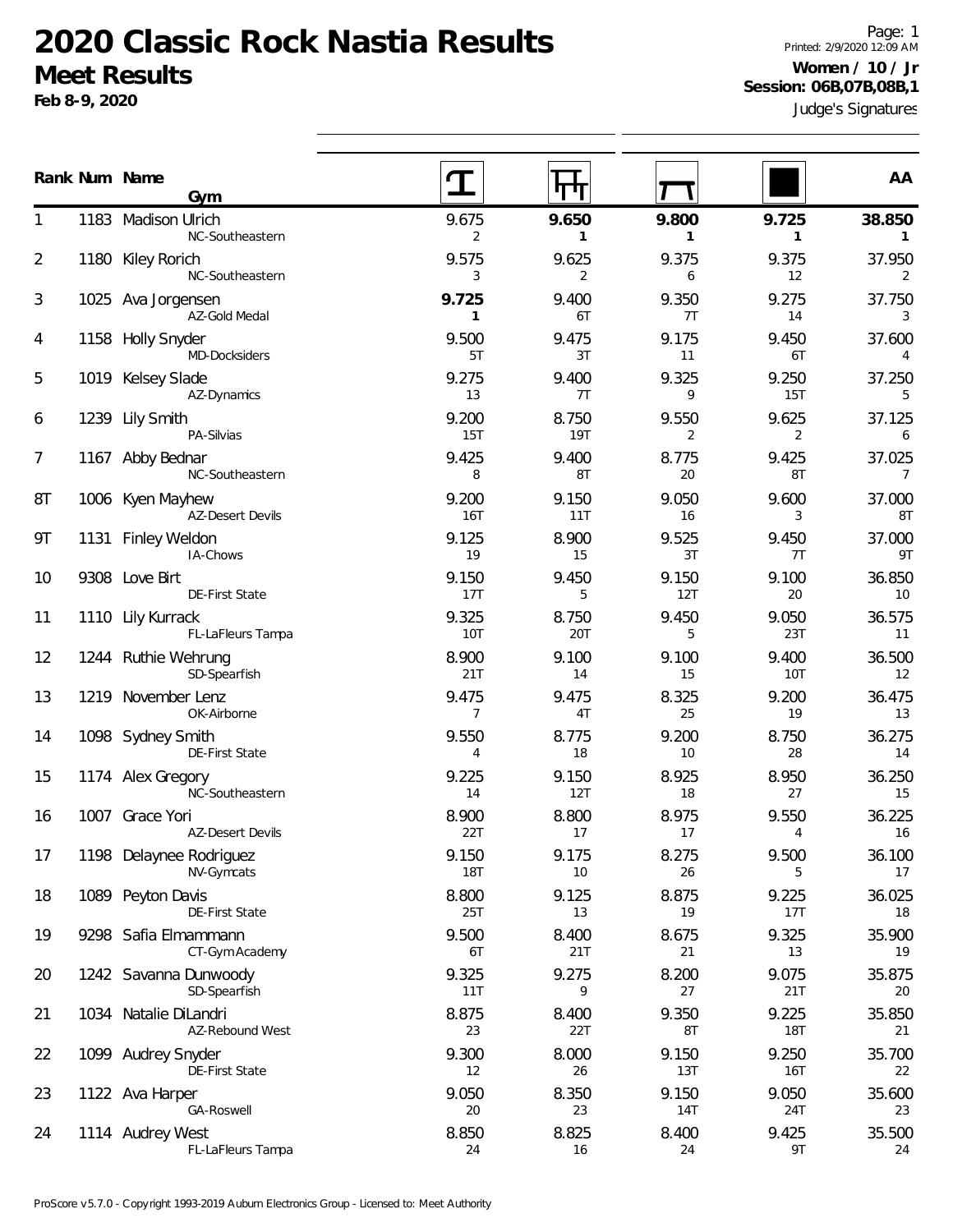**Feb 8-9, 2020**

Page: 2 Printed: 2/9/2020 12:09 AM **Women / 10 / Jr Session: 06B,07B,08B,1**

|    |      | Rank Num Name<br>Gym                  |              |             |                         |                     | AA           |
|----|------|---------------------------------------|--------------|-------------|-------------------------|---------------------|--------------|
| 25 | 12   | Gabi Ortiz<br>FL-LaFleurs Tampa       | 9.400<br>9   | 8.050<br>25 | 8.625<br>23             | 9.075<br><b>22T</b> | 35.150<br>25 |
| 26 |      | 1036 Emily Perotti<br>AZ-Rebound West | 8.800<br>26T | 8.250<br>24 | 7.975<br>28             | 9.050<br>25T        | 34.075<br>26 |
| 27 | 1263 | Stephanie Alvine<br>WA-Leading Edge   | 8.800<br>27T | 27T         | 9.525<br>4 <sub>T</sub> | 9.400<br>111        | 27.725<br>27 |
| 28 | 9097 | Sydney Snyder<br>DE-First State       | 28           | 28T         | 8.650<br>22             | 9.050<br>26T        | 17.700<br>28 |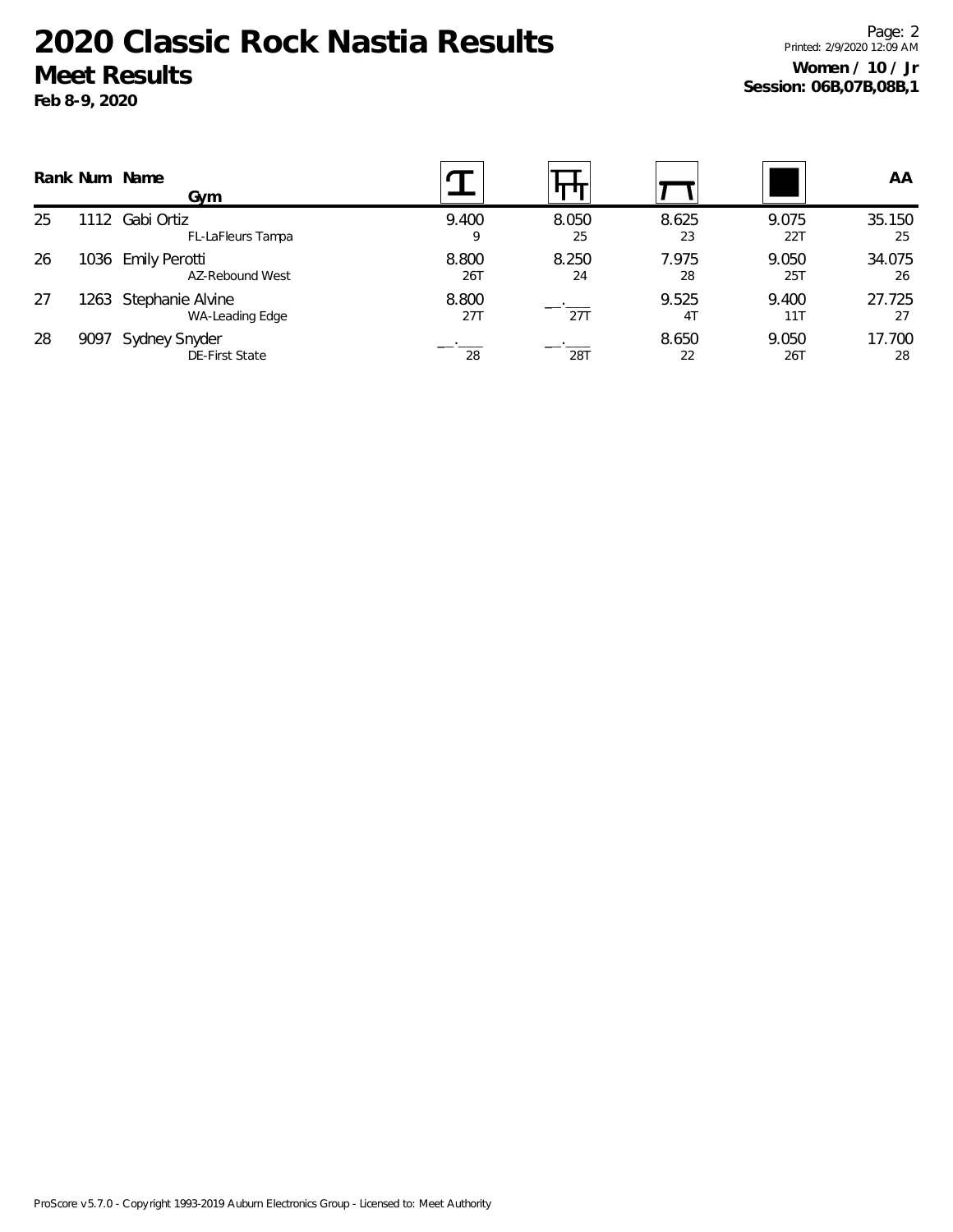**Feb 8-9, 2020**

Judge's Signatures Page: 1 Printed: 2/9/2020 12:09 AM **Women / 10 / Sr Session: 06B,07B,08B,1**

|                 | Rank Num Name<br>Gym                           |                     | माण                   |                     |                         | AA                       |
|-----------------|------------------------------------------------|---------------------|-----------------------|---------------------|-------------------------|--------------------------|
| 1T              | 1195 Selena Harris<br>NV-Gymcats               | 9.800<br>4T         | 9.650<br>13T          | 9.675<br>5T         | 9.700<br>6              | 38.825<br>1T             |
| 2T              | 1074 Alani Sabado<br>CA-SCEGA                  | 9.550<br>29T        | 9.775<br>2T           | 9.775<br>3          | 9.725<br>4T             | 38.825<br>2T             |
| 3               | 1126 Carly Bauman<br>IA-Chows                  | 9.750<br>8T         | 9.775<br>3T           | 9.750<br>4          | 9.450<br>24T            | 38.725<br>3              |
| 4               | 1186 Olivia Dunne<br>NJ-Eastern National       | 9.750<br>9T         | 9.575<br><b>16T</b>   | 9.625<br>9          | 9.650<br>8T             | 38.600<br>$\overline{4}$ |
| 5T              | 1069 Amari Celestine<br>CA-SCEGA               | 9.825<br>2T         | 9.575<br>17T          | 9.375<br>26T        | 9.800<br>1T             | 38.575<br>5T             |
| 6T              | 1208 Miranda Smith<br>NY-Valley GTC            | 9.750<br><b>10T</b> | 9.500<br>21T          | 9.600<br>10T        | 9.725<br>5T             | 38.575<br>6T             |
| 7               | 1091 Zoe Fleming-Middleton<br>DE-First State   | 9.700<br>13T        | 9.450<br>27T          | 9.650<br>7T         | 9.750<br>3              | 38.550<br>$\overline{7}$ |
| 8               | 1043 Quinn Smith<br>AZ-Sunrays                 | 9.550<br>30T        | 9.775<br>4T           | 9.575<br>13T        | 9.600<br>10             | 38.500<br>8              |
| 9               | 1172 Gwendolyn Fink<br>NC-Southeastern         | 9.650<br><b>16T</b> | 9.800<br>$\mathbf{1}$ | 9.600<br>11T        | 9.325<br>45T            | 38.375<br>9              |
| 10              | 1092 Zoe Gravier<br>DE-First State             | 9.600<br>24T        | 9.550<br>20           | 9.600<br>12T        | 9.550<br>11T            | 38.300<br>10             |
| 11              | 1170 Lali Dekanoidze<br>NC-Southeastern        | 9.725<br>11T        | 9.750<br>6T           | 9.475<br>17T        | 9.325<br>46T            | 38.275<br>11             |
| 12              | 1008 Alex Theodorou<br><b>AZ-Desert Lights</b> | 9.825<br>3T         | 9.275<br>38           | 9.450<br>20T        | 9.675<br>$\overline{7}$ | 38.225<br>12             |
| 13              | 1168 Rose Casali<br>NC-Southeastern            | 9.500<br>35T        | 9.775<br>5T           | 9.375<br>27T        | 9.550<br>12T            | 38.200<br>13             |
| 14              | 1173 Victoria Gatzendorfer<br>NC-Southeastern  | 9.650<br>17T        | 9.400<br>29T          | 9.475<br><b>18T</b> | 9.550<br>13T            | 38.075<br>14             |
| 15              | 1070 Alysen Fears<br>CA-SCEGA                  | 9.600<br>25T        | 9.725<br>8            | 9.575<br>14T        | 9.125<br>65T            | 38.025<br>15             |
| 16T             | 1124 Lauren Rutherford<br><b>GA-Roswell</b>    | 9.725<br>12T        | 9.700<br>$10*$        | 8.825<br>81         | 9.650<br>9T             | 37.900<br>16T            |
| 17 <sub>T</sub> | 1154 Katie Ours<br>MD-Docksiders               | 9.550<br>31T        | 9.700<br>$9*$         | 9.250<br>43T        | 9.400<br>34T            | 37.900<br>17T            |
| 18T             | 1169 Kinsey Davis<br>NC-Southeastern           | 9.575<br>26T        | 9.600<br>15           | 9.575<br>15T        | 9.150<br>59T            | 37.900<br>18T            |
| 19              | 1201 Talia Little<br>NY-RGA                    | 9.150<br>63T        | 9.750<br>7T           | 9.475<br>19T        | 9.475<br>20T            | 37.850<br>19             |
| 20              | 1039 Sara Hubbard<br>AZ-Sunrays                | 9.800<br>5T         | 9.150<br>48T          | 9.400<br>24T        | 9.400<br>35T            | 37.750<br>20             |
| 21T             | 1022 Noelle Adams<br>AZ-Gold Medal             | 9.675<br>15         | 9.225<br>40T          | 9.275<br>40T        | 9.475<br>21T            | 37.650<br>21T            |
| 22T             | 1205 Rachel Wilke<br>NY-RGA                    | 9.400<br>43T        | 9.575<br><b>18T</b>   | 9.175<br>50         | 9.500<br>15T            | 37.650<br>22T            |
| 23              | 1071 Tristin Green<br>CA-SCEGA                 | 9.700<br>14T        | 9.350<br>35           | 9.200<br>48T        | 9.350<br>39T            | 37.600<br>23             |
| 24T             | 1103 Bridget Bourque<br>FL-LaFleurs Tampa      | 9.525<br>34         | 9.475<br>25T          | 9.075<br>59T        | 9.425<br>30T            | 37.500<br>24T            |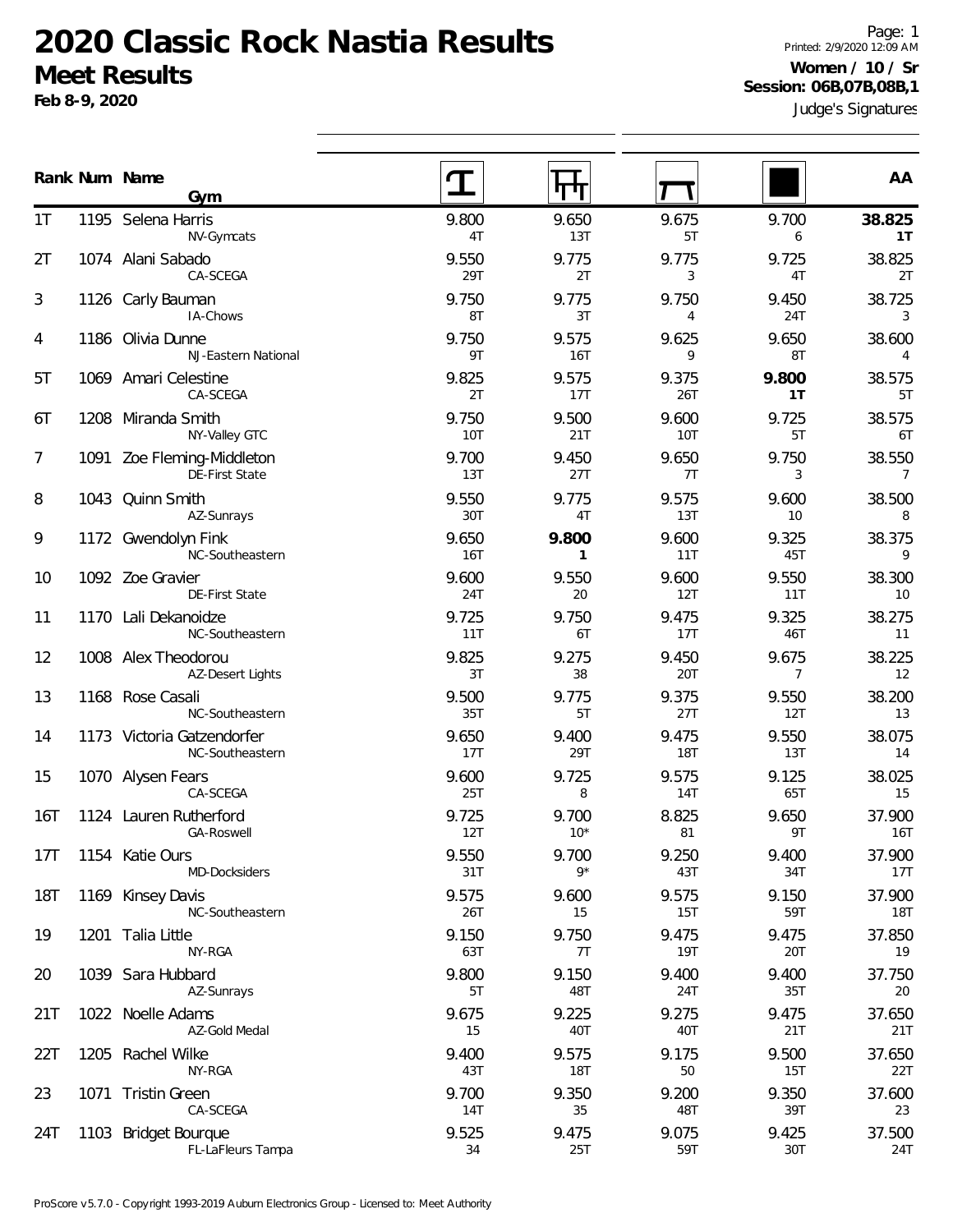**Feb 8-9, 2020**

Page: 2 Printed: 2/9/2020 12:09 AM **Women / 10 / Sr Session: 06B,07B,08B,1**

|     |      | Rank Num Name<br>Gym                             |                       | पण                  |                         |                     | AA            |
|-----|------|--------------------------------------------------|-----------------------|---------------------|-------------------------|---------------------|---------------|
| 25T | 1001 | Miki Aderinto<br><b>AZ-Desert Devils</b>         | 9.300<br>49T          | 9.400<br>30T        | 9.450<br>21T            | 9.350<br>40T        | 37.500<br>25T |
| 26  | 1241 | Kendall Whitman<br>PA-Silvias                    | 9.800<br>6T           | 8.950<br>61T        | 8.925<br>72T            | 9.800<br>2T         | 37.475<br>26  |
| 27  |      | 1185 Corinne Bunagan<br>NJ-Eastern National      | 9.575<br>27T          | 9.400<br>31T        | 8.925<br><b>73T</b>     | 9.475<br>22T        | 37.375<br>27  |
| 28  |      | 1153 Hailey Merchant<br>MD-Docksiders            | 9.625<br>21T          | 9.675<br>12         | 8.575<br>98             | 9.450<br>25T        | 37.325<br>28  |
| 29  | 1031 | Emily Wisehart<br>AZ-Gold Medal                  | 9.625<br>22T          | 8.950<br>62T        | 9.150<br>51T            | 9.500<br><b>16T</b> | 37.225<br>29  |
| 30T | 1247 | Paige Prejean<br>TX-Woodlands                    | 9.850<br>$\mathbf{1}$ | 9.175<br>44T        | 8.650<br>$91*$          | 9.500<br>17T        | 37.175<br>30T |
| 31T | 1188 | Bella Magnelli<br>NJ-Eastern National            | 9.800<br>7T           | 8.100<br>94T        | 9.825<br>$\overline{2}$ | 9.450<br>26T        | 37.175<br>31T |
| 32T |      | 1234 Jessica Hutchinson<br>PA-Silvias            | 9.650<br><b>18T</b>   | 9.575<br><b>19T</b> | 8.650<br>$92*$          | 9.300<br>49T        | 37.175<br>32T |
| 33  | 1257 | Katrina Mendez Abolnik<br>VA-GMS                 | 9.550<br>32T          | 8.925<br>64         | 9.200<br>49T            | 9.450<br>27T        | 37.125<br>33  |
| 34T |      | 1050 Lauren Macpherson<br>AZ-USA YFC             | 9.200<br>56T          | 9.050<br>54T        | 9.450<br>22T            | 9.350<br>41T        | 37.050<br>34T |
| 35T | 1151 | <b>Trinity Brown</b><br>MD-Docksiders            | 9.325<br>47T          | 9.400<br>32T        | 9.000<br>66T            | 9.325<br>47T        | 37.050<br>35T |
| 36  |      | 9296 Kayla Pardue<br>CO-TIGAR                    | 9.650<br><b>19T</b>   | 9.250<br>39         | 8.725<br>88             | 9.350<br>42T        | 36.975<br>36  |
| 37  | 1179 | Jennifer McMillan<br>NC-Southeastern             | 9.575<br>28T          | 9.225<br>41T        | 9.300<br>37T            | 8.850<br>84         | 36.950<br>37  |
| 38  | 1243 | Jena Swanson<br>SD-Spearfish                     | 9.625<br>23T          | 9.500<br>22T        | 8.600<br>97             | 9.200<br>52T        | 36.925<br>38  |
| 39T |      | 9309 Sydney Morris<br>DE-First State             | 9.150<br>64T          | 9.700<br>11T        | 9.850<br>$\mathbf{1}$   | 8.100<br>108T       | 36.800<br>39T |
| 40T | 1053 | Eve Jackson<br>CA-Broadway                       | 9.100<br>72T          | 9.500<br>23T        | 9.250<br>44T            | 8.950<br>77T        | 36.800<br>40T |
| 41T |      | 1106 Gabrielle Diaz<br>FL-LaFleurs Tampa         | 9.450<br>38T          | 8.850<br>65 I       | 9.325<br>33T            | 9.175<br>54T        | 36.800<br>41T |
| 42  |      | 1076 Absa Fall<br><b>CA-Sports Center</b>        | 9.050<br>78T          | 9.200<br>42T        | 9.000<br>67T            | 9.500<br>18T        | 36.750<br>42  |
| 43  |      | 1020 Emma Waaramaa<br>AZ-Dynamics                | 9.000<br>84T          | 9.125<br>51         | 9.150<br>52T            | 9.425<br>31T        | 36.700<br>43  |
| 44  |      | 1002 Sarah Fitzgerald<br><b>AZ-Desert Devils</b> | 9.350<br>46           | 8.800<br>68T        | 9.375<br>28T            | 9.150<br>60T        | 36.675<br>44  |
| 45  |      | 1200 Natalia Kraus<br>NY-RGA                     | 9.200<br>57T          | 9.175<br>45T        | 8.900<br>75T            | 9.375<br>36T        | 36.650<br>45  |
| 46  | 1028 | Kiana Session<br>AZ-Gold Medal                   | 9.300<br>50T          | 9.150<br>49T        | 8.750<br>87             | 9.375<br>37T        | 36.575<br>46  |
| 47T | 1196 | <b>Bailey Howell</b><br>NV-Gymcats               | 9.050<br>79T          | 8.500<br><b>78T</b> | 9.575<br>16T            | 9.375<br>38T        | 36.500<br>47T |
| 48T | 1097 | Danielle McGonigle<br>DE-First State             | 9.450<br>39T          | 8.600<br>74T        | 8.950<br>71             | 9.500<br>19T        | 36.500<br>48T |
|     |      |                                                  |                       |                     |                         |                     |               |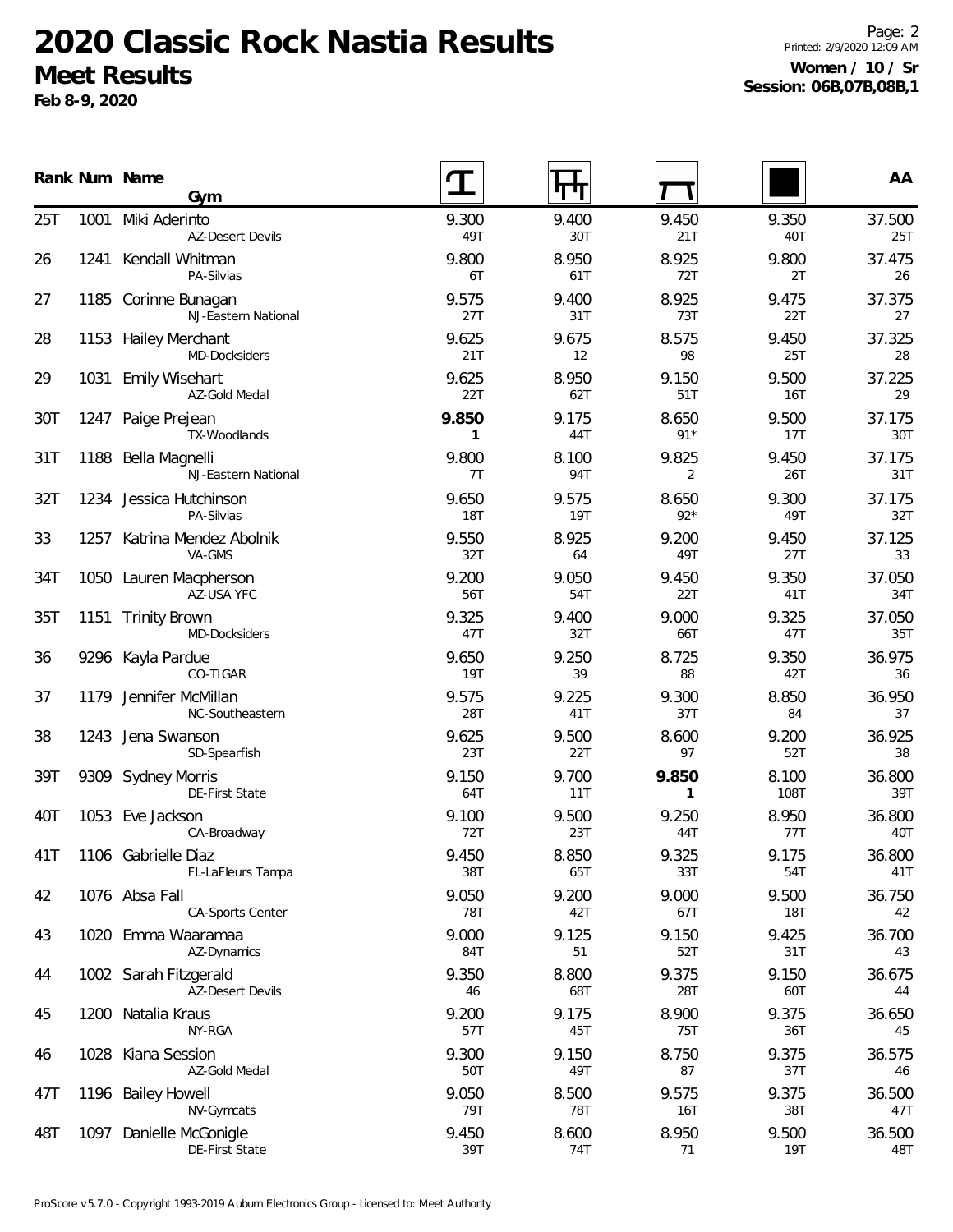**Feb 8-9, 2020**

Page: 3 Printed: 2/9/2020 12:09 AM **Women / 10 / Sr Session: 06B,07B,08B,1**

|     |      | Rank Num Name<br>Gym                        |               | पाप          |                |               | AA            |
|-----|------|---------------------------------------------|---------------|--------------|----------------|---------------|---------------|
| 49  |      | 1075 Jazlyn Wood<br>CA-SCEGA                | 9.200<br>58T  | 9.450<br>28T | 9.325<br>34T   | 8.300<br>102  | 36.275<br>49  |
| 50  |      | 1104 Reagan Brannigan<br>FL-LaFleurs Tampa  | 9.050<br>80T  | 9.000<br>60  | 9.050<br>61T   | 9.150<br>61T  | 36.250<br>50  |
| 51T | 1107 | Hannah Drielick<br>FL-LaFleurs Tampa        | 8.600<br>106T | 9.150<br>50T | 9.375<br>29T   | 9.100<br>67T  | 36.225<br>51T |
| 52T |      | 1150 Chelsea Boyer<br>MD-Docksiders         | 9.000<br>85T  | 9.050<br>55T | 9.025<br>63T   | 9.150<br>62T  | 36.225<br>52T |
| 53  |      | 1152 Julia Heiner<br>MD-Docksiders          | 9.450<br>40T  | 9.175<br>46T | 8.475<br>101T  | 9.050<br>70T  | 36.150<br>53  |
| 54  |      | 1190 Ella Mockel<br>NJ-Eastern National     | 9.200<br>59T  | 8.275<br>87  | 9.400<br>25T   | 9.100<br>68T  | 35.975<br>54  |
| 55  |      | 1176 Maddie Jones<br>NC-Southeastern        | 9.150<br>65T  | 8.700<br>72T | 9.250<br>45T   | 8.825<br>85T  | 35.925<br>55  |
| 56T |      | 1127 Alexa Ebeling<br>IA-Chows              | 9.150<br>66T  | 8.350<br>81T | 9.450<br>23T   | 8.900<br>81T  | 35.850<br>56T |
| 57T |      | 1240 Olivia Van Horn<br>PA-Silvias          | 9.250<br>52T  | 8.250<br>88T | 9.350<br>31T   | 9.000<br>73T  | 35.850<br>57T |
| 58  |      | 1123 Ashley Morgan<br>GA-Roswell            | 9.000<br>86T  | 9.050<br>56T | 8.900<br>76T   | 8.825<br>86T  | 35.775<br>58  |
| 59  |      | 1109 Kylie Haffner<br>FL-LaFleurs Tampa     | 9.250<br>53T  | 9.500<br>24T | 8.450<br>104T  | 8.450<br>96   | 35.650<br>59  |
| 60  |      | 1065 Alexa Frost<br>CA-Edge                 | 8.950<br>91T  | 8.850<br>66T | 8.775<br>84T   | 9.025<br>72   | 35.600<br>60  |
| 61  |      | 9321 Sierra Bauman<br>CT-Gym Academy        | 9.075<br>77   | 9.475<br>26T | 8.625<br>94T   | 8.400<br>97T  | 35.575<br>61  |
| 62T |      | 1204 Tessa Sutton<br>NY-RGA                 | 8.350<br>119T | 9.375<br>33T | 8.625<br>$96*$ | 9.100<br>69T  | 35.450<br>62T |
| 63T | 9297 | Umi Elmammann<br>CT-Gym Academy             | 9.150<br>67T  | 8.550<br>77  | 8.625<br>$95*$ | 9.125<br>66T  | 35.450<br>63T |
| 64  |      | 1017 Halli Mayberry Mayberry<br>AZ-Dynamics | 8.700<br>101  | 8.775<br>70  | 9.250<br>46T   | 8.700<br>93T  | 35.425<br>64  |
| 65  |      | 1260 Lola Sepulveda<br>VA-GMS               | 9.000<br>87T  | 8.200<br>90T | 8.975<br>68T   | 9.200<br>53T  | 35.375<br>65  |
| 66  |      | 1177 Faith Koerner<br>NC-Southeastern       | 9.000<br>88T  | 8.600<br>75T | 8.775<br>85T   | 8.950<br>78T  | 35.325<br>66  |
| 67  | 9091 | India Dixon<br>DE-First State               | 9.500<br>36T  | 7.950<br>98  | 9.025<br>64T   | 8.775<br>89   | 35.250<br>67  |
| 68  |      | 1203 Morgan Romeis<br>NY-RGA                | 9.200<br>60T  | 8.350<br>82T | 8.300<br>112   | 9.325<br>48T  | 35.175<br>68  |
| 69  |      | 1175 Jordan Halcom<br>NC-Southeastern       | 8.600<br>107T | 9.025<br>59  | 8.475<br>102T  | 9.000<br>74T  | 35.100<br>69  |
| 70  |      | 1238 Abby Royer<br>PA-Silvias               | 8.950<br>92T  | 7.500<br>112 | 9.250<br>47T   | 9.350<br>43T  | 35.050<br>70  |
| 71T |      | 1189 Kate Michelini<br>NJ-Eastern National  | 9.150<br>68T  | 8.300<br>83T | 8.350<br>108T  | 9.175<br>55T  | 34.975<br>71T |
| 72T |      | 1194 Ciana Rios<br>NJ-Star Bound            | 9.100<br>73T  | 8.700<br>73T | 9.075<br>60T   | 8.100<br>109T | 34.975<br>72T |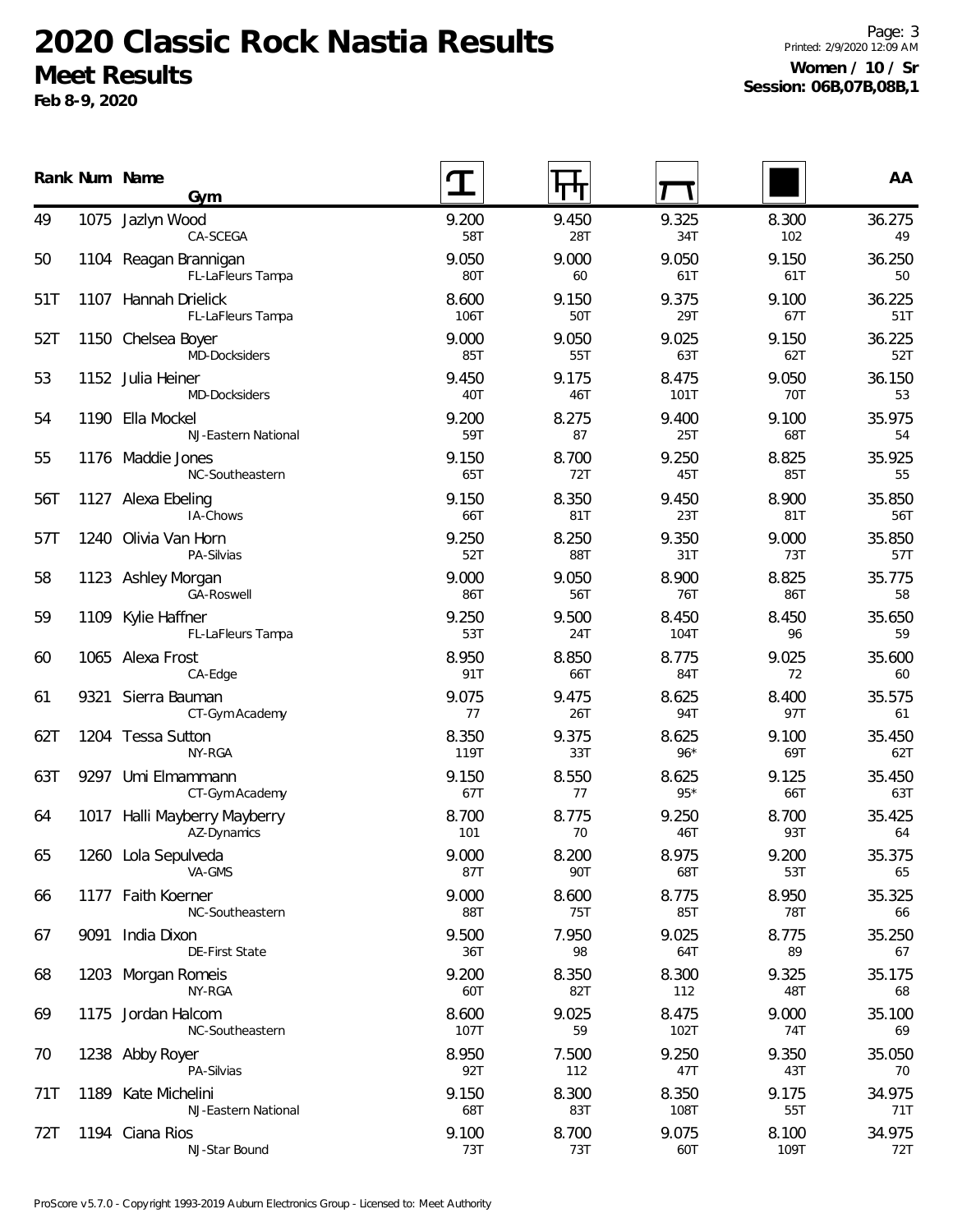**Feb 8-9, 2020**

Page: 4 Printed: 2/9/2020 12:09 AM **Women / 10 / Sr Session: 06B,07B,08B,1**

|     |      | Rank Num Name<br>Gym                     |                     |               |               |               | AA            |
|-----|------|------------------------------------------|---------------------|---------------|---------------|---------------|---------------|
| 73  |      | 1120 McKenzie Colbert<br>GA-Roswell      | 8.875<br>96         | 8.050<br>96T  | 9.125<br>55T  | 8.900<br>82T  | 34.950<br>73  |
| 74  |      | 1199 Lia Whitman<br>NV-Gymcats           | 8.675<br>102T       | 9.050<br>57T  | 8.275<br>113  | 8.925<br>80   | 34.925<br>74  |
| 75  |      | 1026 Haley Omanoff<br>AZ-Gold Medal      | 9.225<br>55         | 8.200<br>91T  | 8.400<br>107  | 9.050<br>71T  | 34.875<br>75  |
| 76T |      | 1202 Olivia Queri<br>NY-RGA              | 9.450<br>41T        | 8.850<br>67T  | 8.800<br>82T  | 7.750<br>117  | 34.850<br>76T |
| 77T | 1041 | Madison Kirsch<br>AZ-Sunrays             | 9.150<br>69T        | 7.550<br>111  | 8.850<br>80   | 9.300<br>50T  | 34.850<br>77T |
| 78T | 1181 | <b>Cassidy Stuart</b><br>NC-Southeastern | 9.100<br>74T        | 8.100<br>95T  | 8.475<br>103T | 9.175<br>56T  | 34.850<br>78T |
| 79  | 1051 | Skyler Chiabai<br>CA-Broadway            | 9.100<br>75T        | 8.300<br>84T  | 7.950<br>123  | 9.275<br>51   | 34.625<br>79  |
| 80  | 1209 | Maraya Wiatrek<br>NY-Valley GTC          | 9.150<br><b>70T</b> | 7.600<br>107T | 8.650<br>93T  | 9.175<br>57T  | 34.575<br>80  |
| 81  | 1255 | <b>Brooke Burkhart</b><br>VA-GMS         | 8.800<br><b>98T</b> | 7.900<br>99T  | 8.900<br>77T  | 8.900<br>83T  | 34.500<br>81  |
| 82  |      | 1222 Kylee Greene<br>OK-Phillips         | 8.975<br>90         | 6.850<br>117  | 9.375<br>30T  | 9.175<br>58T  | 34.375<br>82  |
| 83  |      | 1072 Trinity Johnson<br>CA-SCEGA         | 9.400<br>44T        | 7.600<br>108T | 8.525<br>100  | 8.825<br>87T  | 34.350<br>83  |
| 84  |      | 1030 Lily Walker<br>AZ-Gold Medal        | 9.475<br>37         | 7.675<br>106  | 8.975<br>69T  | 8.200<br>103T | 34.325<br>84  |
| 85  |      | 1256 Sofia Huang<br>VA-GMS               | 8.400<br>115T       | 7.800<br>103  | 9.100<br>57T  | 8.950<br>79T  | 34.250<br>85  |
| 86  |      | 1262 Hanna Zebdi<br>VA-GMS               | 8.350<br>120T       | 7.700<br>104T | 9.150<br>53T  | 8.975<br>75T  | 34.175<br>86  |
| 87  |      | 9300 Ella Castellanos<br>GA-Roswell      | 9.000<br>89T        | 8.250<br>89T  | 8.100<br>120  | 8.800<br>88   | 34.150<br>87  |
| 88  | 1049 | Jenna Lewis<br>AZ-USA YFC                | 8.400<br>116T       | 8.750<br>71   | 8.250<br>114  | 8.650<br>95   | 34.050<br>88  |
| 89T |      | 1233 Kailey Ferri<br>PA-Silvias          | 8.900<br>94T        | 6.500<br>119  | 9.325<br>35T  | 9.150<br>63T  | 33.875<br>89T |
| 90T | 1251 | Ella Frank<br>UT-USA Gym World           | 9.025<br>83         | 8.300<br>85T  | 8.150<br>118T | 8.400<br>98T  | 33.875<br>90T |
| 91  |      | 1134 Sam Jamison<br>ID-Mountain West     | 8.800<br>99T        | 8.050<br>97T  | 8.150<br>119T | 8.400<br>99T  | 33.400<br>91  |
| 92  |      | 1166 Mikelle Ballard<br>MT-Gym406        | 9.250<br>54T        | 7.450<br>113T | 8.675<br>90   | 8.000<br>112T | 33.375<br>92  |
| 93  |      | 1118 Marcela Bonifasi<br>GA-Roswell      | 8.400<br>117T       | 7.150<br>115  | 9.100<br>58T  | 8.700<br>94T  | 33.350<br>93  |
| 94  |      | 1064 Caitlyn Cu<br>CA-Edge               | 9.100<br>76T        | 7.600<br>109T | 8.050<br>121  | 8.400<br>100T | 33.150<br>94  |
| 95  |      | 1253 Faye Jones<br>UT-USA Gym World      | 8.675<br>103T       | 7.850<br>101T | 7.975<br>122  | 8.150<br>105T | 32.650<br>95  |
| 96  | 1237 | <b>Blake Pascal</b><br>PA-Silvias        | 9.200<br>61T        | 7.450<br>114T | 7.550<br>128  | 8.150<br>106T | 32.350<br>96  |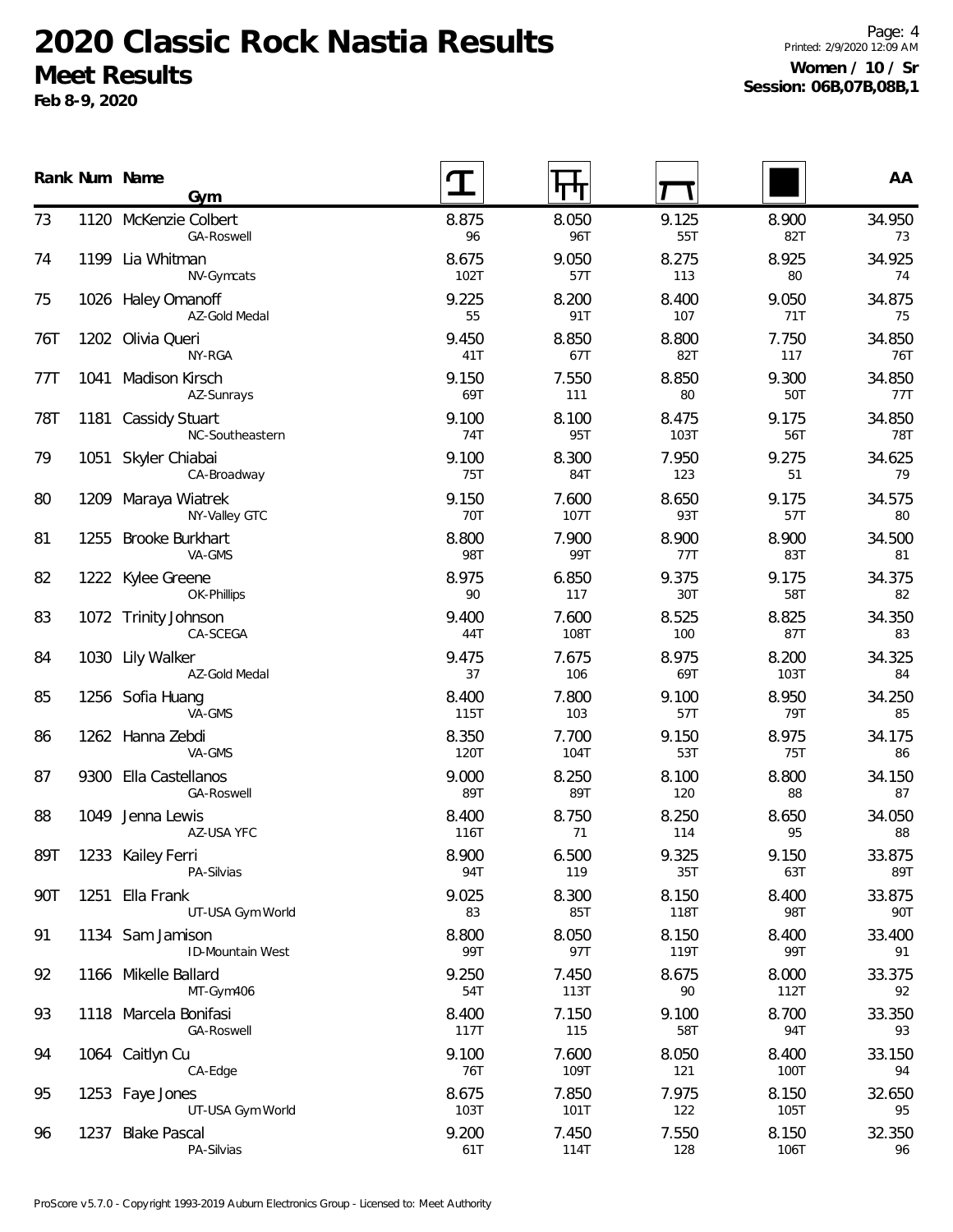**Feb 8-9, 2020**

Page: 5 Printed: 2/9/2020 12:09 AM **Women / 10 / Sr Session: 06B,07B,08B,1**

|     |           | Rank Num Name<br>Gym                          |               | पाग           |                     |               | AA             |
|-----|-----------|-----------------------------------------------|---------------|---------------|---------------------|---------------|----------------|
| 97  |           | 1078 Jenna Lighfoot<br>CD-Phoenix             | 8.600<br>108T | 7.000<br>116  | 8.450<br>105T       | 8.050<br>111  | 32.100<br>97   |
| 98  | 1191      | Gabriella Arra<br>NJ-Star Bound               | 8.250<br>122  | 7.600<br>110T | 8.875<br><b>78T</b> | 7.200<br>120  | 31.925<br>98   |
| 99  |           | 1252 Citlalli Holbrook<br>UT-USA Gym World    | 8.450<br>114  | 5.500<br>120  | 7.700<br>125        | 8.350<br>101  | 30.000<br>99   |
| 100 | 1130      | Brooklyn Rowray<br>IA-Chows                   | 8.850<br>97   | 121T          | 9.675<br>6T         | 9.550<br>14T  | 28.075<br>100  |
| 101 |           | 1014 Kiersten Belkoff<br>AZ-Dynamics          | 9.400<br>45T  | 122T          | 9.050<br>62T        | 9.450<br>28T  | 27.900<br>101  |
| 102 | 1021      | Marlee York<br>AZ-Dynamics                    | 9.550<br>33T  | 9.200<br>43T  | 9.025<br>65T        | 121T          | 27.775<br>102  |
| 103 | 1073      | Kennedy Quay<br>CA-SCEGA                      | 9.050<br>81T  | 9.375<br>34T  | 9.275<br>41T        | 122T          | 27.700<br>103  |
| 104 |           | 1046 Kayla Thompson<br>AZ-Sunrays             | 9.200<br>62T  | 123T          | 8.875<br>79T        | 9.350<br>44T  | 27.425<br>104  |
| 105 |           | 1132 Abbigail Haws<br>ID-Danik                | 9.425<br>42   | 9.300<br>36T  | 8.350<br>109T       | 123T          | 27.075<br>105  |
| 106 |           | 1111 Moorea Linker<br>FL-LaFleurs Tampa       | 8.600<br>109T | 124T          | 8.925<br>74T        | 9.475<br>23T  | 27.000<br>106  |
| 107 |           | 1094 Skye Kerico<br>DE-First State            | 9.650<br>20T  | 9.075<br>52T  | 8.175<br>117        | 124T          | 26.900<br>107  |
| 108 |           | 1096 Campbell Marr<br>DE-First State          | 8.800<br>100T | <b>125T</b>   | 8.975<br>70T        | 8.975<br>76T  | 26.750<br>108  |
| 109 |           | 1224 Madison Rush<br>OK-South County          | 8.950<br>93T  | 126T          | 9.650<br>8T         | 7.800<br>114T | 26.400<br>109  |
| 110 |           | 9118 Hallie Stocker<br>GA-Roswell             | 8.400<br>118T | 127T          | 8.550<br>99         | 9.425<br>32T  | 26.375<br>110  |
| 111 | 1187      | Renee Figueroa<br>NJ-Eastern National         | 123T          | 8.950<br>63T  | 8.700<br>89         | 8.150<br>107T | 25.800<br>111  |
|     | 112T 1077 | Caley King<br><b>CA-Sports Center</b>         | 8.650<br>104T | 7.700<br>105T | 8.800<br>83T        | 125T          | 25.150<br>112T |
|     | 113T 1231 | Carmella Calafati<br>PA-Silvias               | 8.600<br>110T | 128T          | 7.800<br>124        | 8.750<br>90T  | 25.150<br>113T |
| 114 | 1249      | <b>Kelsey Barton</b><br>UT-Mountain West      | 8.500<br>112T | 129T          | 8.350<br>110T       | 8.100<br>110T | 24.950<br>114  |
| 115 |           | 1193 Lizzy Blessley<br>NJ-Star Bound          | 8.550<br>111  | 8.575<br>76   | 7.625<br>127        | 126T          | 24.750<br>115  |
| 116 |           | 1047 Avery Bibbey<br>AZ-USA YFC               | 9.050<br>82T  | 8.400<br>80   | 132T                | 7.250<br>119  | 24.700<br>116  |
|     |           | 117T 1105 Emma Brkljacic<br>FL-LaFleurs Tampa | 9.325<br>48T  | $131*$        | 7.675<br>126        | 7.300<br>118  | 24.300<br>117T |
|     |           | 118T 1236 Maxine Kuhl<br>PA-Silvias           | 8.300<br>121  | $130*$        | 7.250<br>130        | 8.750<br>91T  | 24.300<br>118T |
| 119 | 1000      | Daniella Newstrom<br><b>AZ-Desert Devils</b>  | 9.275<br>51   | 132T          | 133T                | 9.425<br>33T  | 18.700<br>119  |
| 120 |           | 1133 Brooke Bonnell<br>ID-Mountain West       | 124T          | 133T          | 9.300<br>38T        | 9.150<br>64T  | 18.450<br>120  |